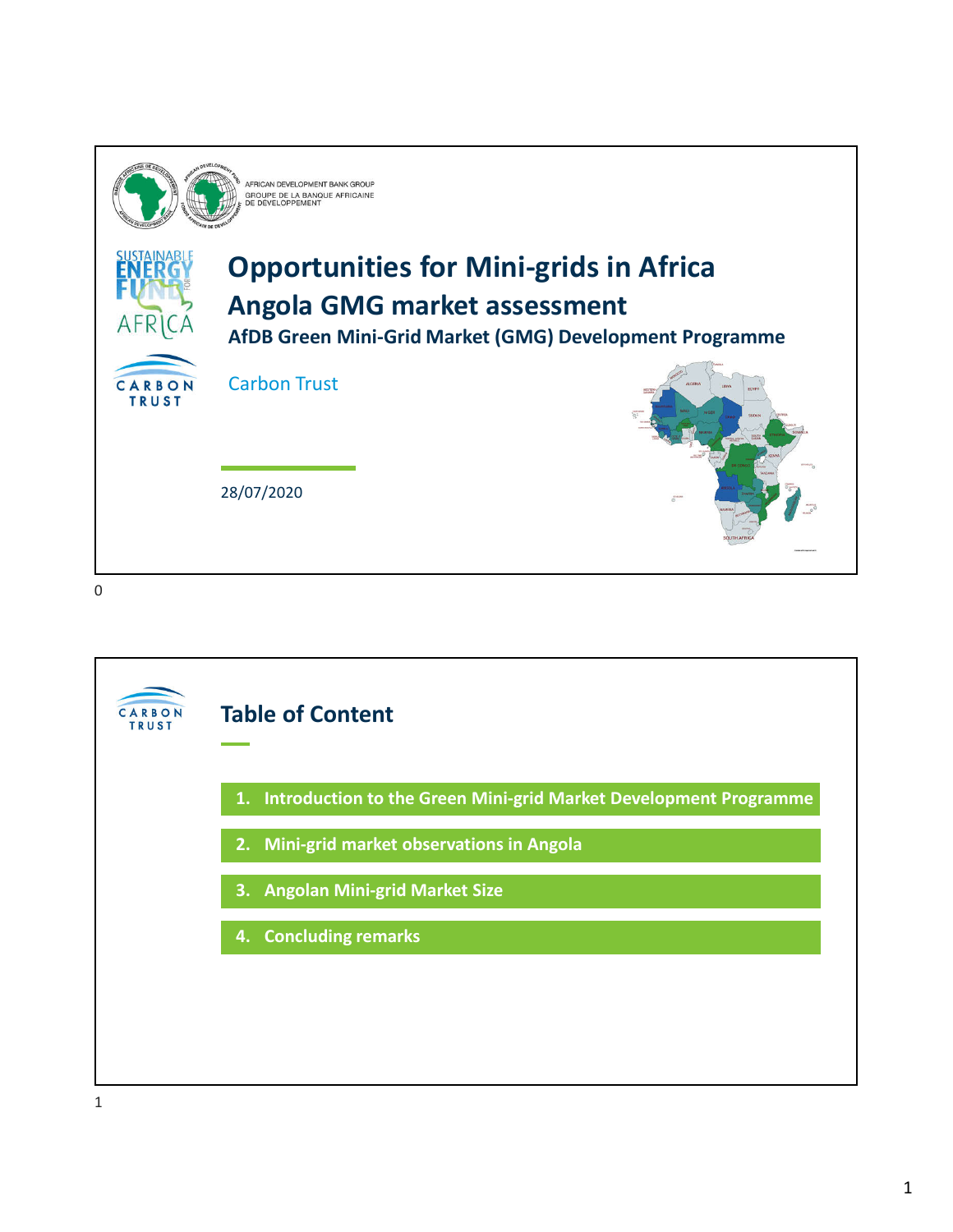





### **The Green Mini-Grid (GMG) Market Development Programme (MDP) aims to foster access to electricity across Africa**

- The GMG MDP is a pan-African programme launched in 2015 to develop green mini-grids across Africa and increase energy access.
- The GMG MDP has five business lines to address the main GMG market barriers through:
	- Establishing **comparable and actionable data** of the GMG market opportunity;
	- **Promoting the linkages** between communities, public institutions, developers, financiers, and technology providers;
	- **Strengthening** capacity of developers;
	- Promoting a **sound policy and regulatory environment;**
	- Supporting the development of **suitable financial solutions.**

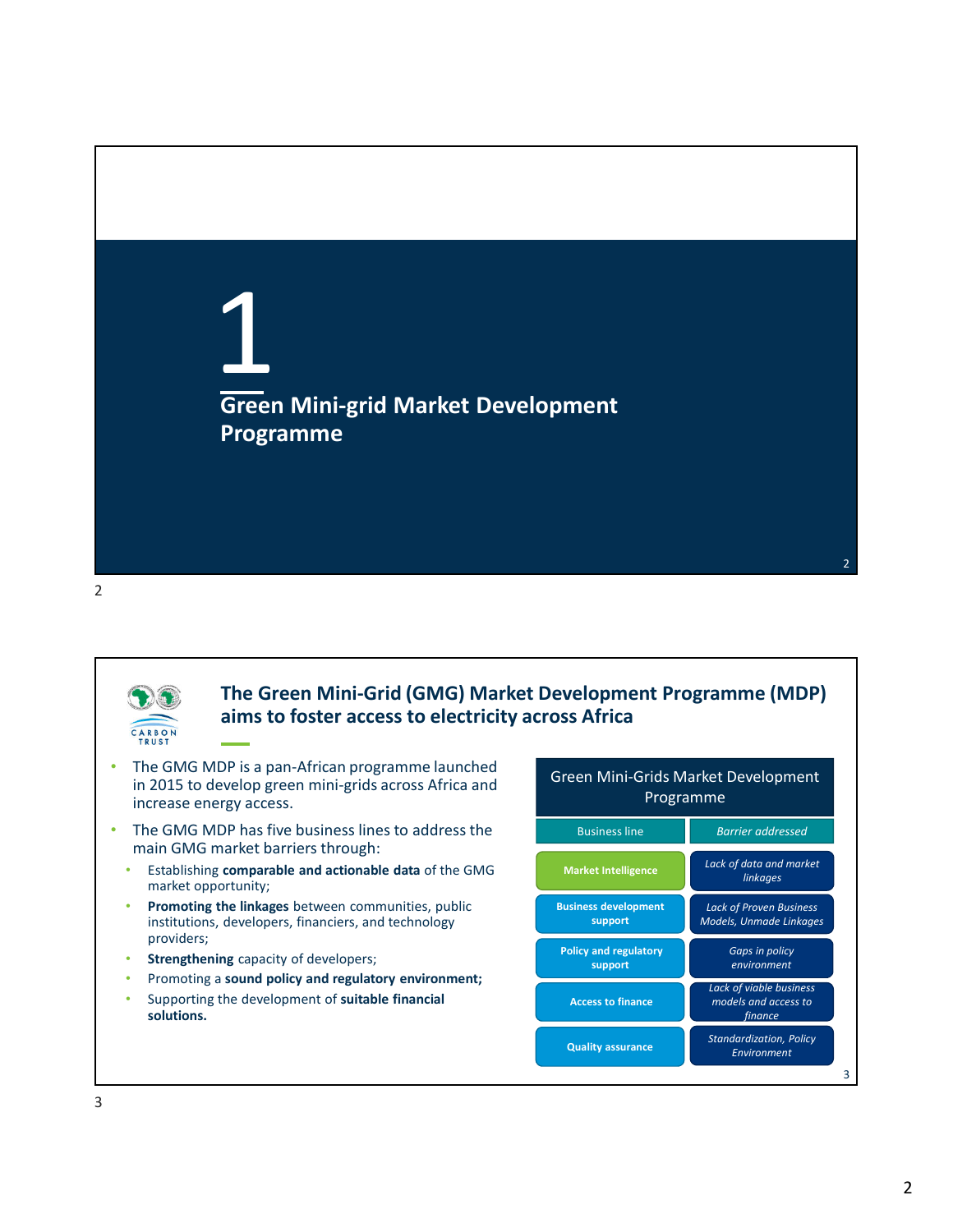

## **The GMG MDP is supported by a grant from the AfDB's Sustainable Energy Fund for Africa (SEFA)**

- The Sustainable Energy Fund for Africa (SEFA) is a **multidonor trust fund** administered by the African Development Bank.
- SEFA has the development objective to create employment opportunities and build strong African economies through providing **reliable, clean and affordable energy through**:
	- Supporting small- and medium-scale **Renewable Energy** (RE) and **Energy Efficiency** (EE) projects in Africa.
	- Supporting **sustainable private-sector led economic growth**.
- In total, **USD 95 million** has been committed by the Governments of Denmark, USA, UK and Norway.
	- Of this, **USD 4 million** was committed to the GMG MDP Phase 1 and 2
- SEFA has the ability to fund additional projects that result form the market intelligence work





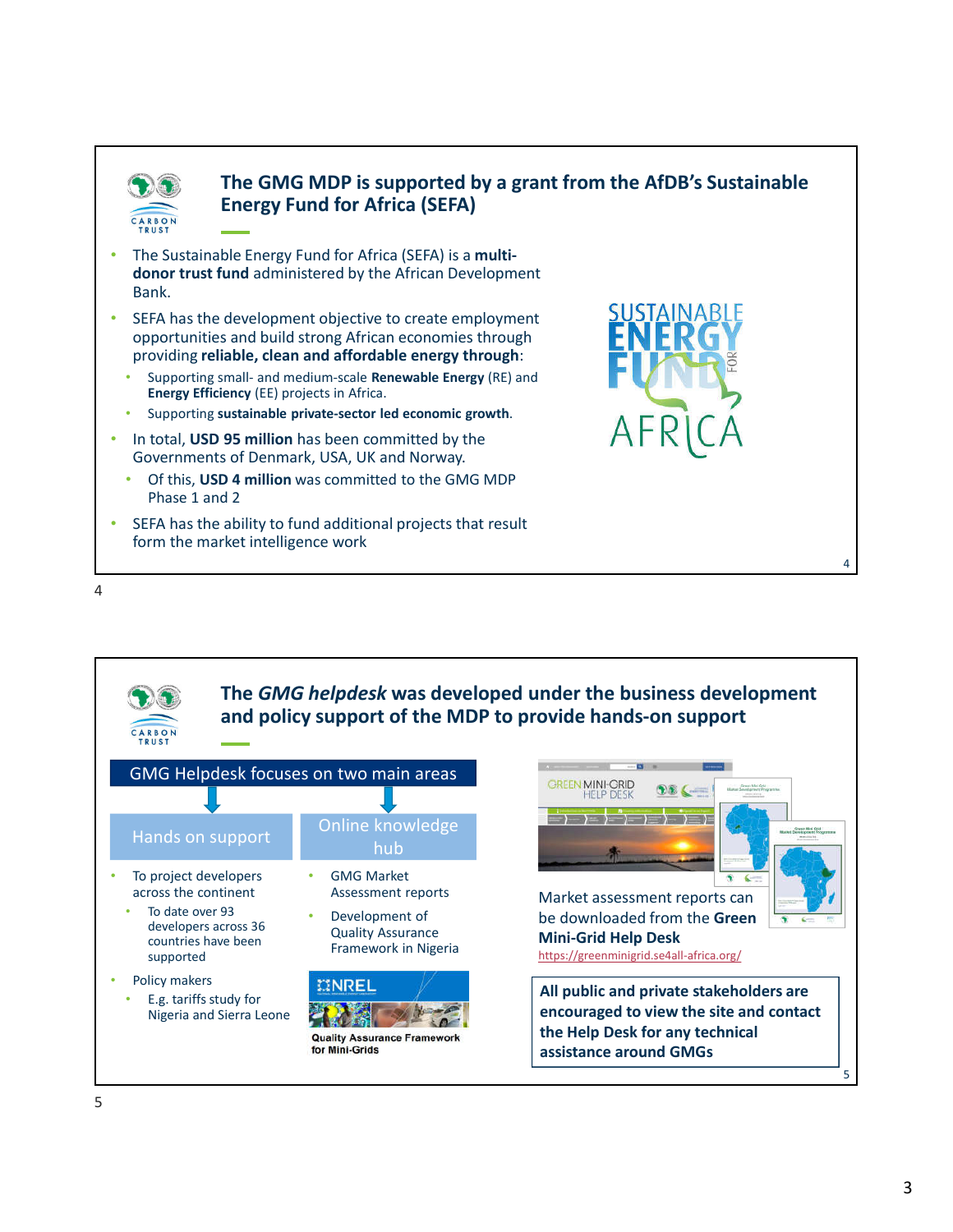

## **The** *Market Intelligence* **business line provides comparable, actionable data on the potential for GMGs across Sub-Saharan Africa**



6



**The market assessments provide a detailed overview of the GMG market framework, opportunities, key players and challenges**

#### The country reports includes the following sections:

- Country overview
- Energy and power sector analysis
- Off-grid sector analysis
- Mini-grid opportunity assessment and GIS analysis
- Renewable energy potential
- **Recommendations**
- Stakeholder and policy database

| <b>Energy and power sector</b><br>analysis:                                                                                                                                                                                  | Off-grid sector analysis:                                                                                                                                                                                                                                       | <b>Renewable energy</b><br>potential* for mini-<br>grids:                                                                             |
|------------------------------------------------------------------------------------------------------------------------------------------------------------------------------------------------------------------------------|-----------------------------------------------------------------------------------------------------------------------------------------------------------------------------------------------------------------------------------------------------------------|---------------------------------------------------------------------------------------------------------------------------------------|
| Actors, roles and<br>٠<br>responsibility<br>Policy and regulatory<br>٠<br>analysis<br>Installed capacity and<br>٠<br>electricity access rates<br><b>Tariffs</b><br>٠<br><b>Transmission and</b><br>٠<br>distribution network | Energy access policy<br>٠<br>and planning<br>Licensing requirements<br>٠<br>Mini-grid tariffs<br>٠<br>Subsidies and<br>٠<br><b>Incentives</b><br><b>PPA<sub>S</sub></b><br>٠<br>Arrival of the grid<br>٠<br><b>Technical Rules</b><br>٠<br>Mobile services<br>٠ | High level overview of<br>٠<br>potential for<br>Hydro<br>٠<br><b>Biomass</b><br>٠<br>Solar<br>٠<br>Wind<br>٠<br>(*Desktop study only) |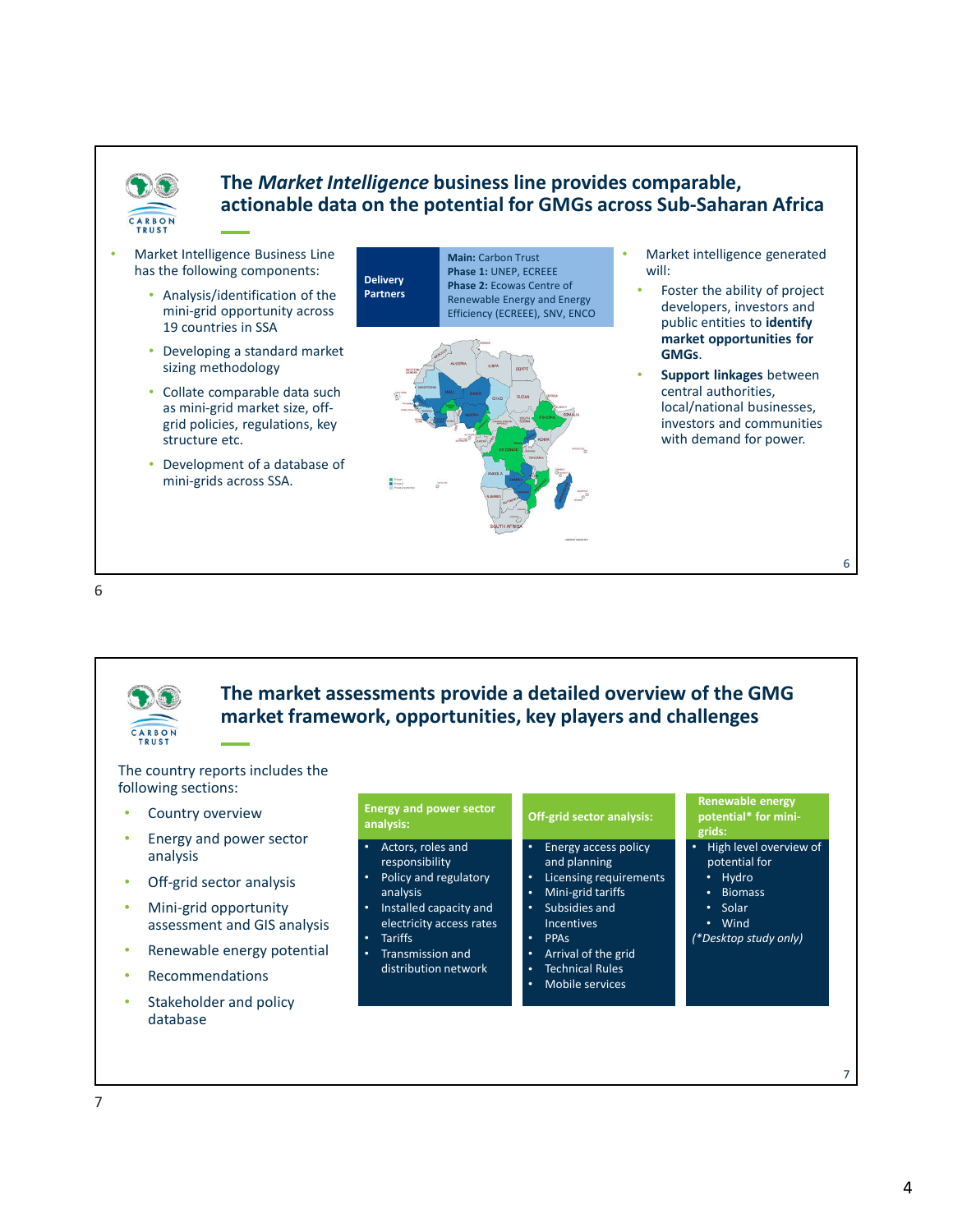|                                                 | The main target audience for the market assessments are<br>respectively the private sector, donors (e.g. DFIs) and policy makers                                                                                        |
|-------------------------------------------------|-------------------------------------------------------------------------------------------------------------------------------------------------------------------------------------------------------------------------|
| Local policy makers                             | • Status quo of GMG regulatory framework, roles and key players<br>• Analysis and identification of gaps and weakness in policy and regulatory<br>environment and how it affects other aspects of mini-grid development |
| Development<br>Financial<br><b>Institutions</b> | • Identification of challenges and barriers and where assistance can be provided<br>• Scan of existing initiatives, and potential additional gaps to be supported<br>• Creation of new investment opportunities         |
| Private<br>sector/developers                    | • High level assessment of market opportunities (i.e. areas and size) and most<br>lucrative market<br>• Raw data for further own analysis                                                                               |
|                                                 |                                                                                                                                                                                                                         |

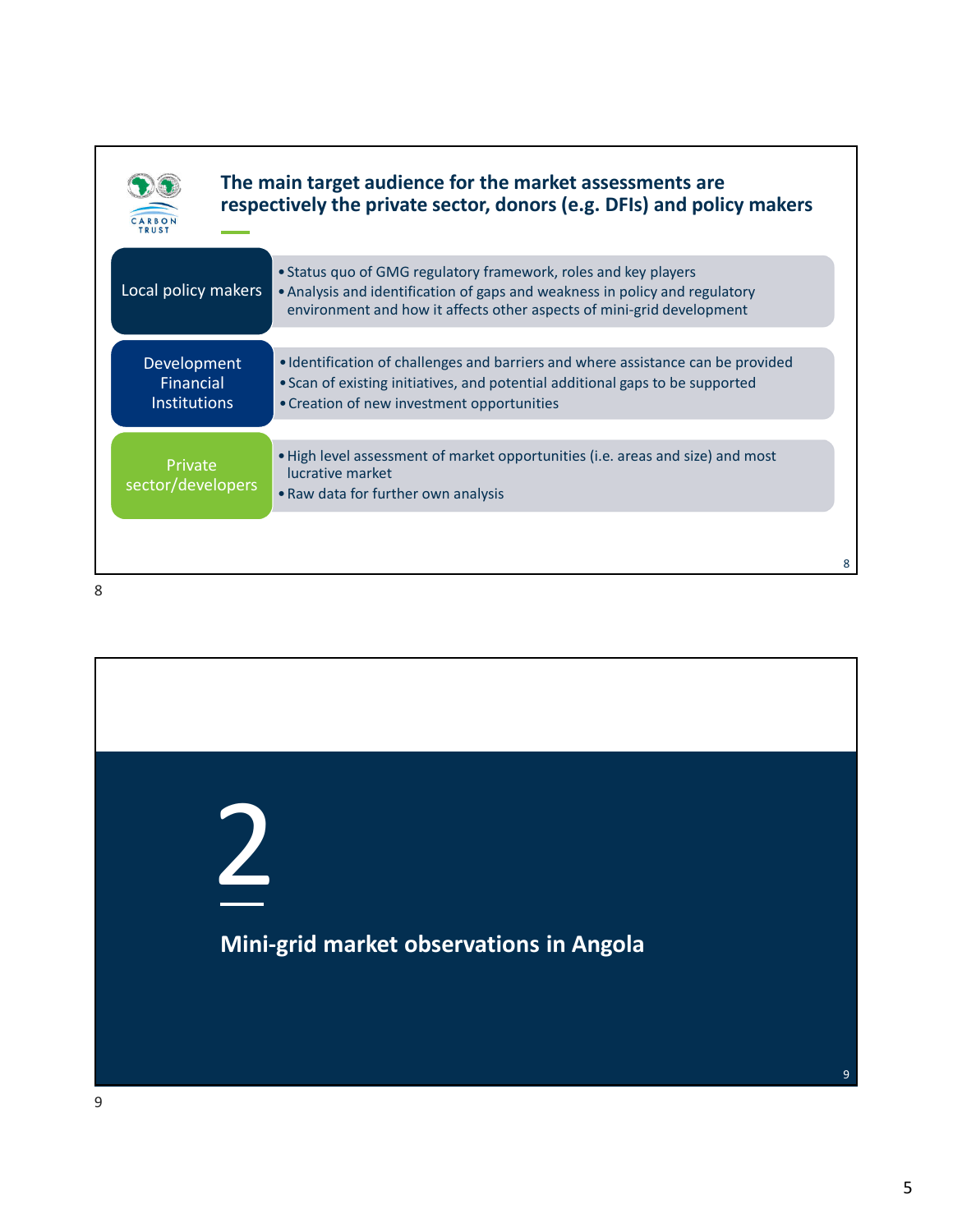



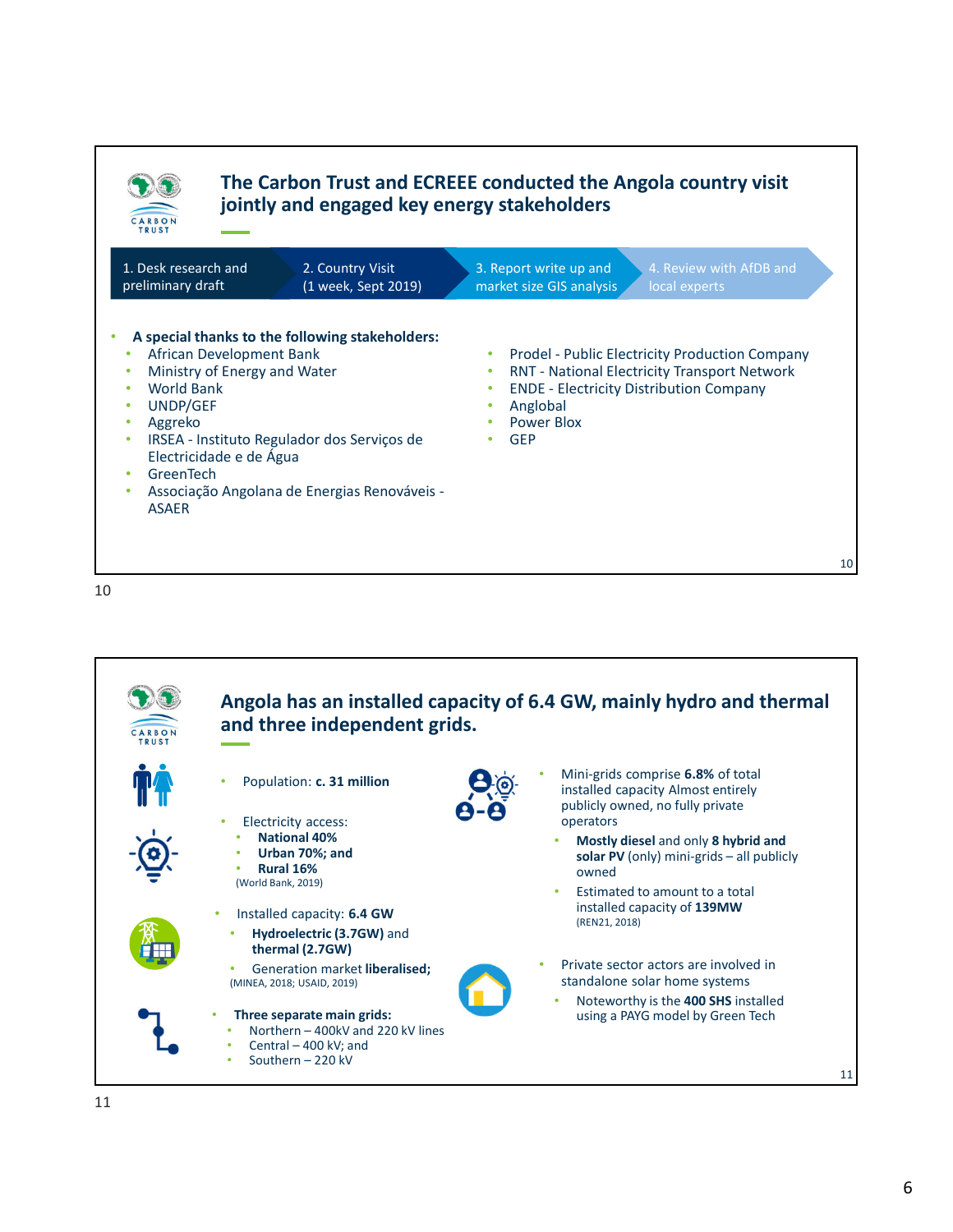



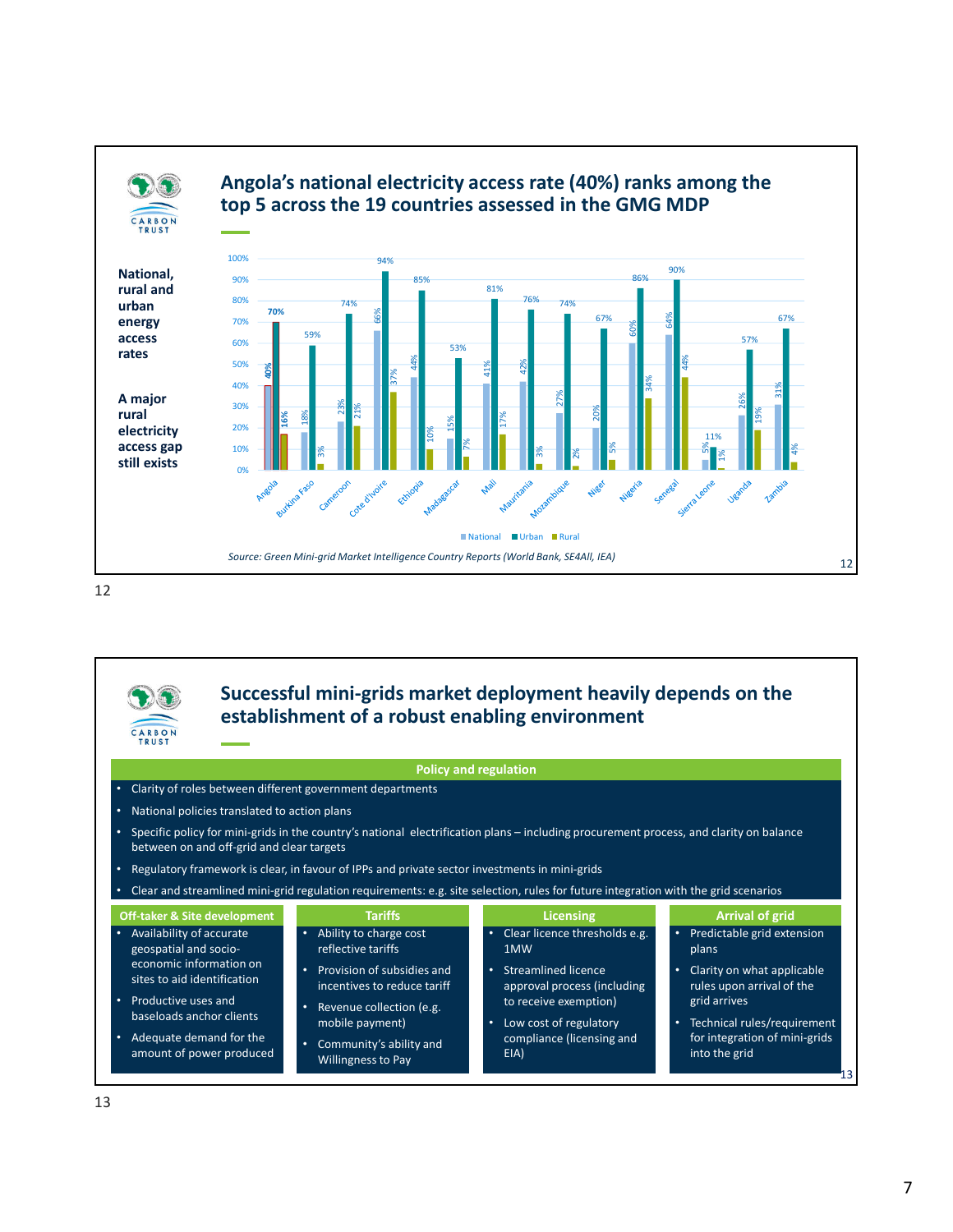

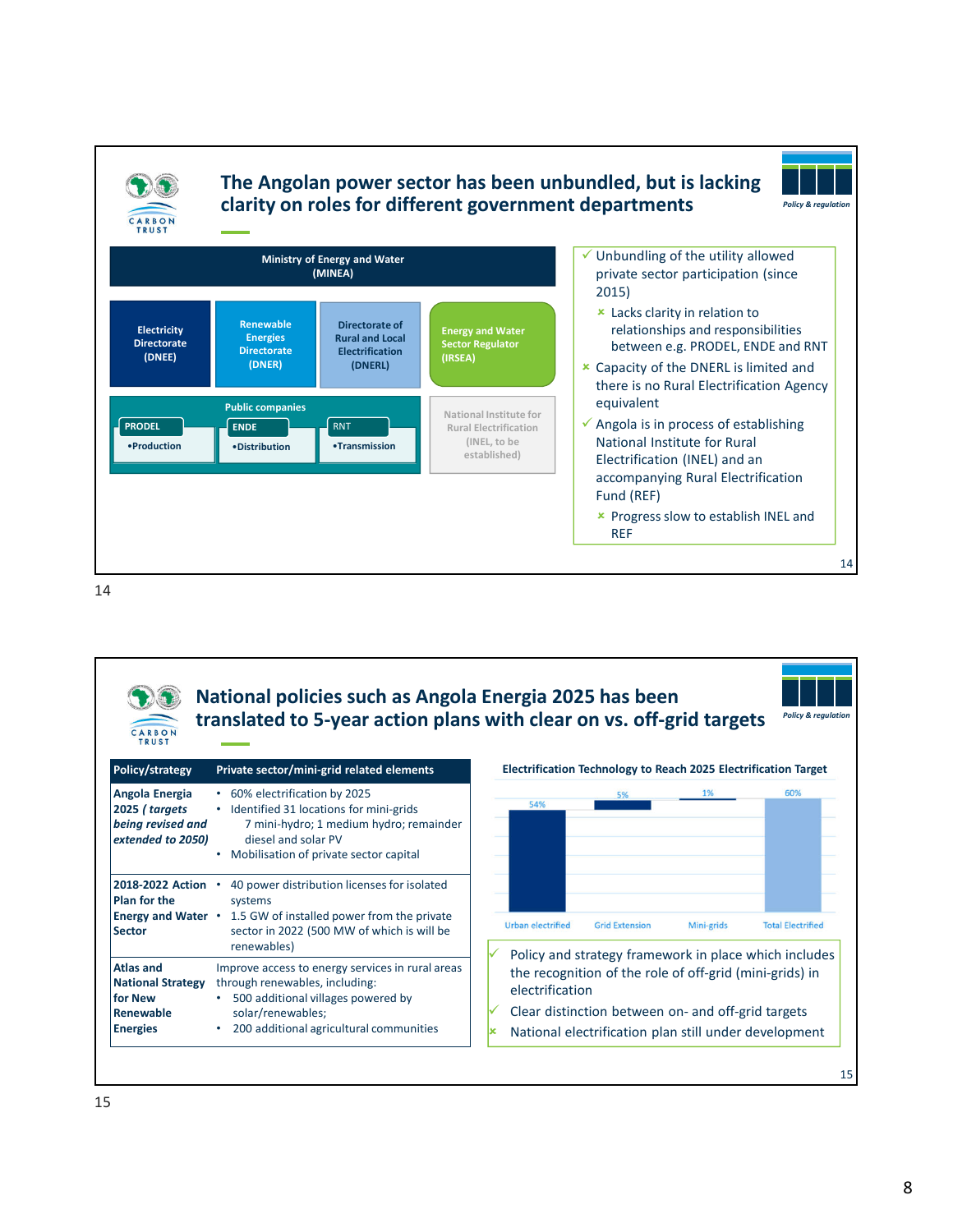

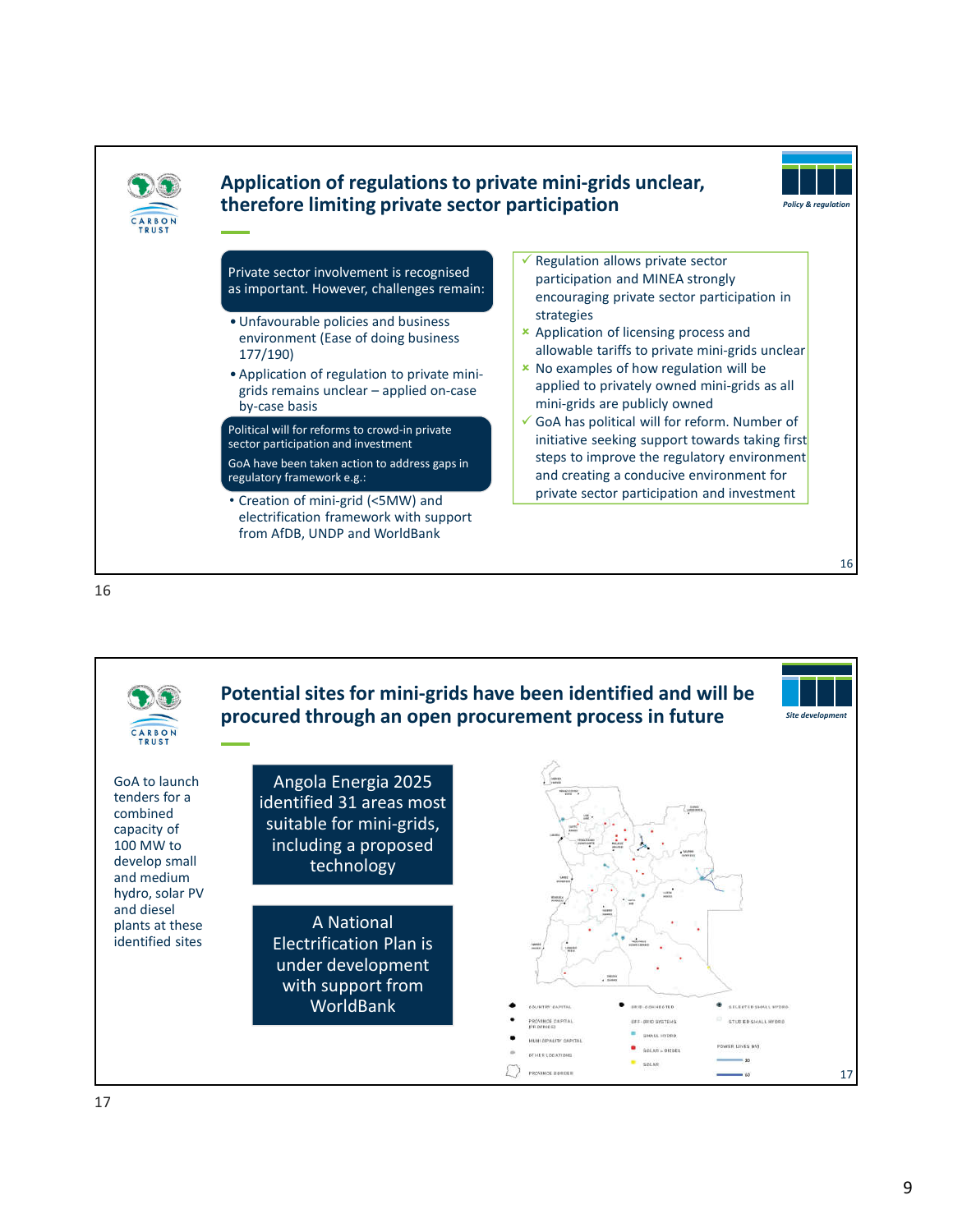



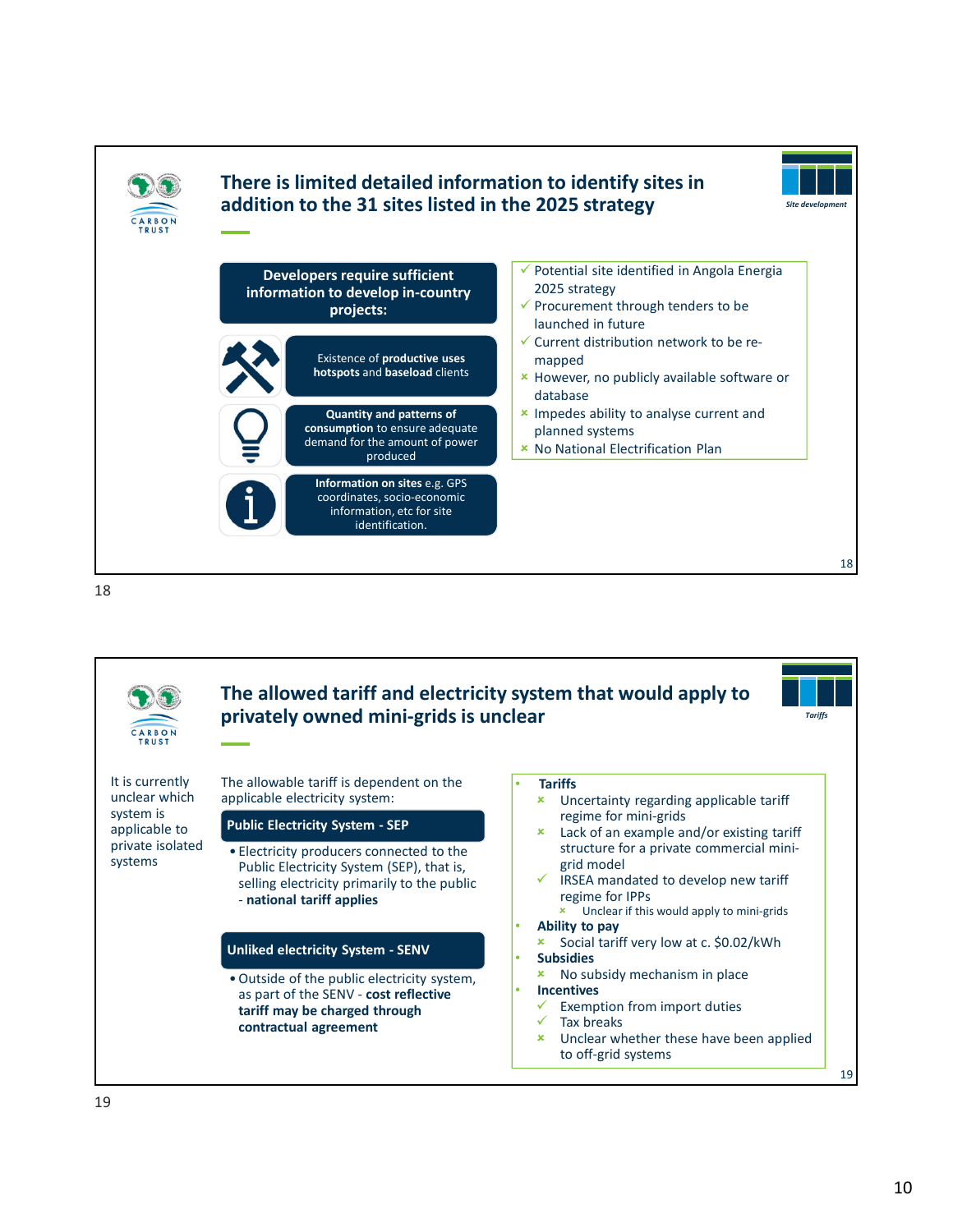

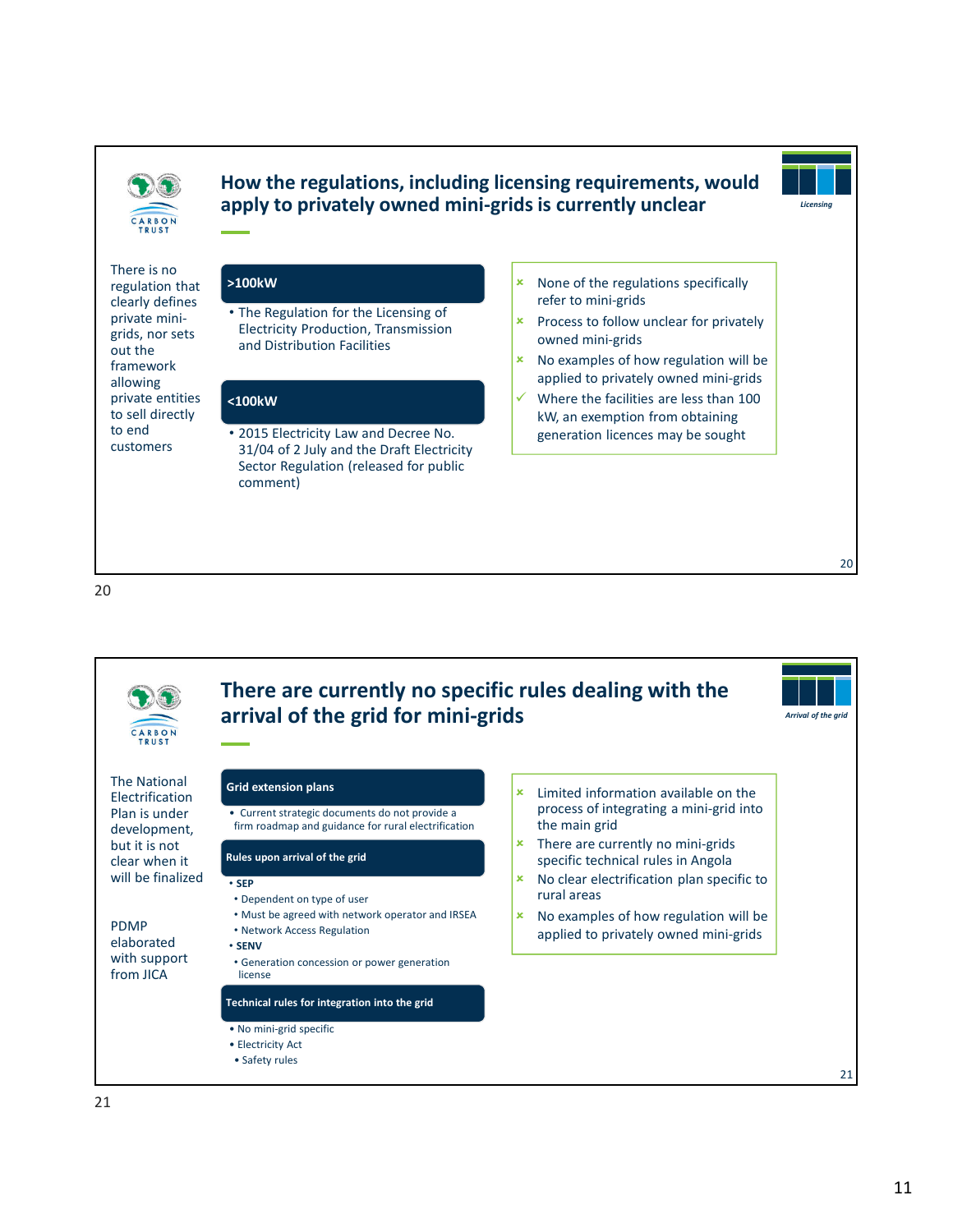

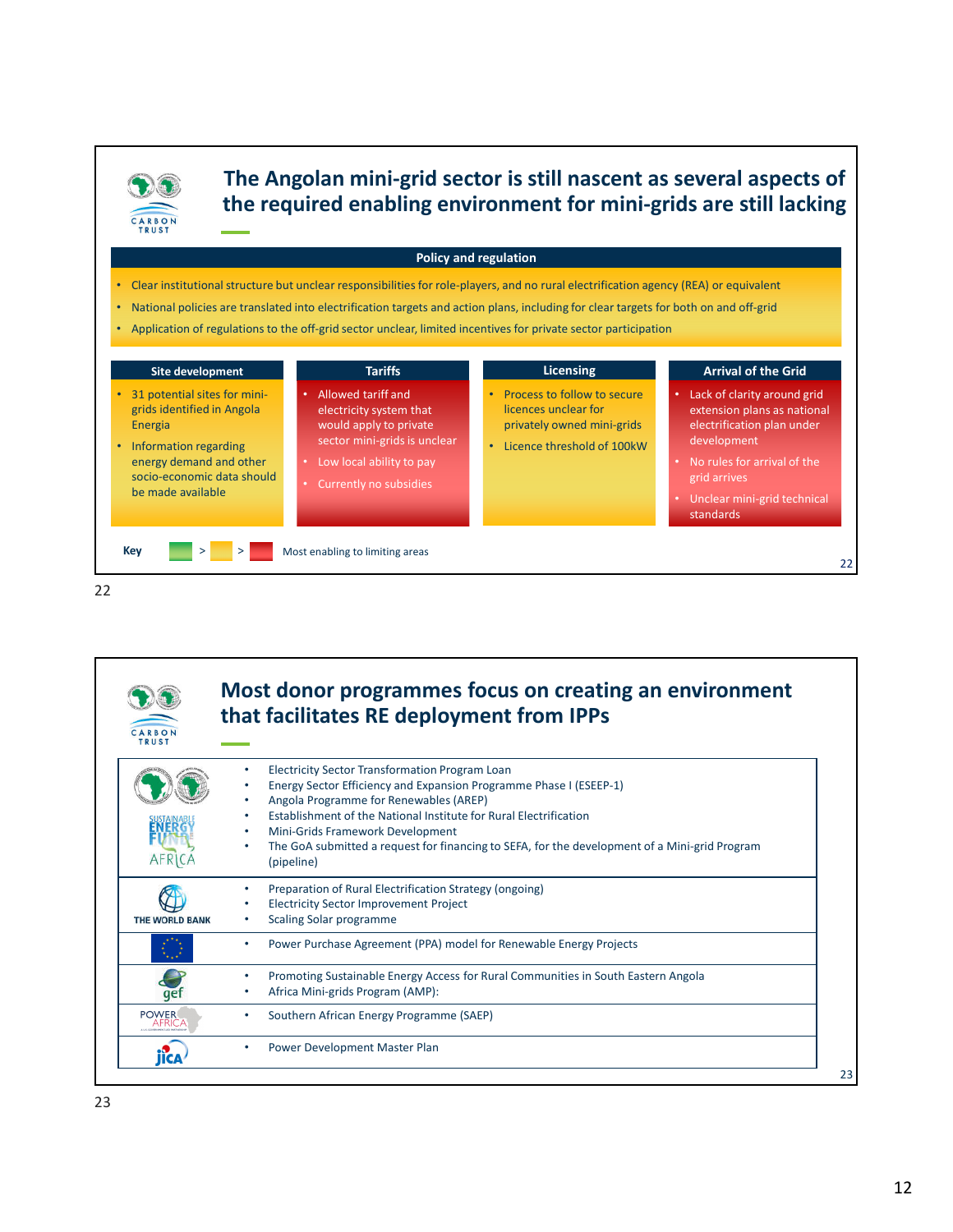

24

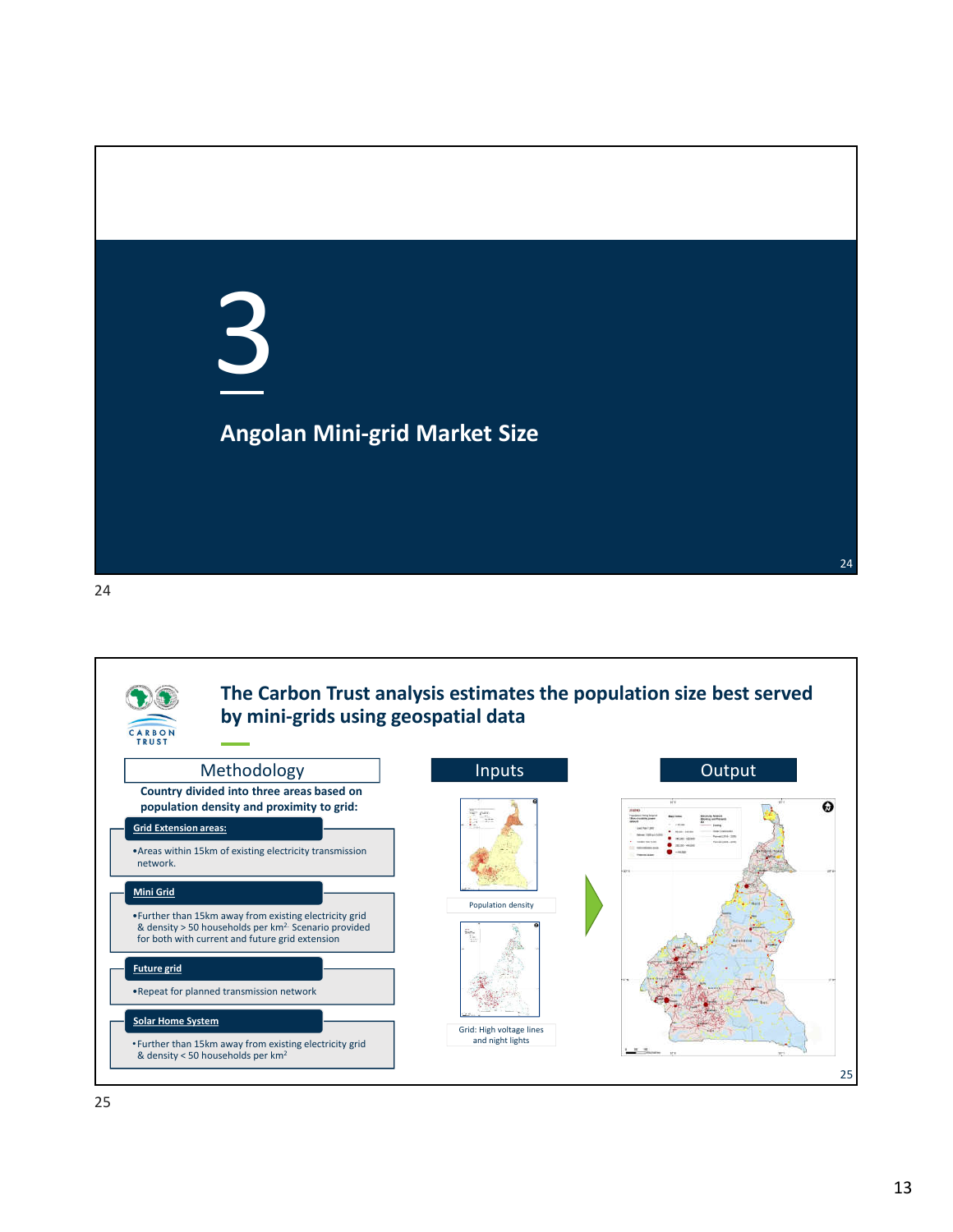

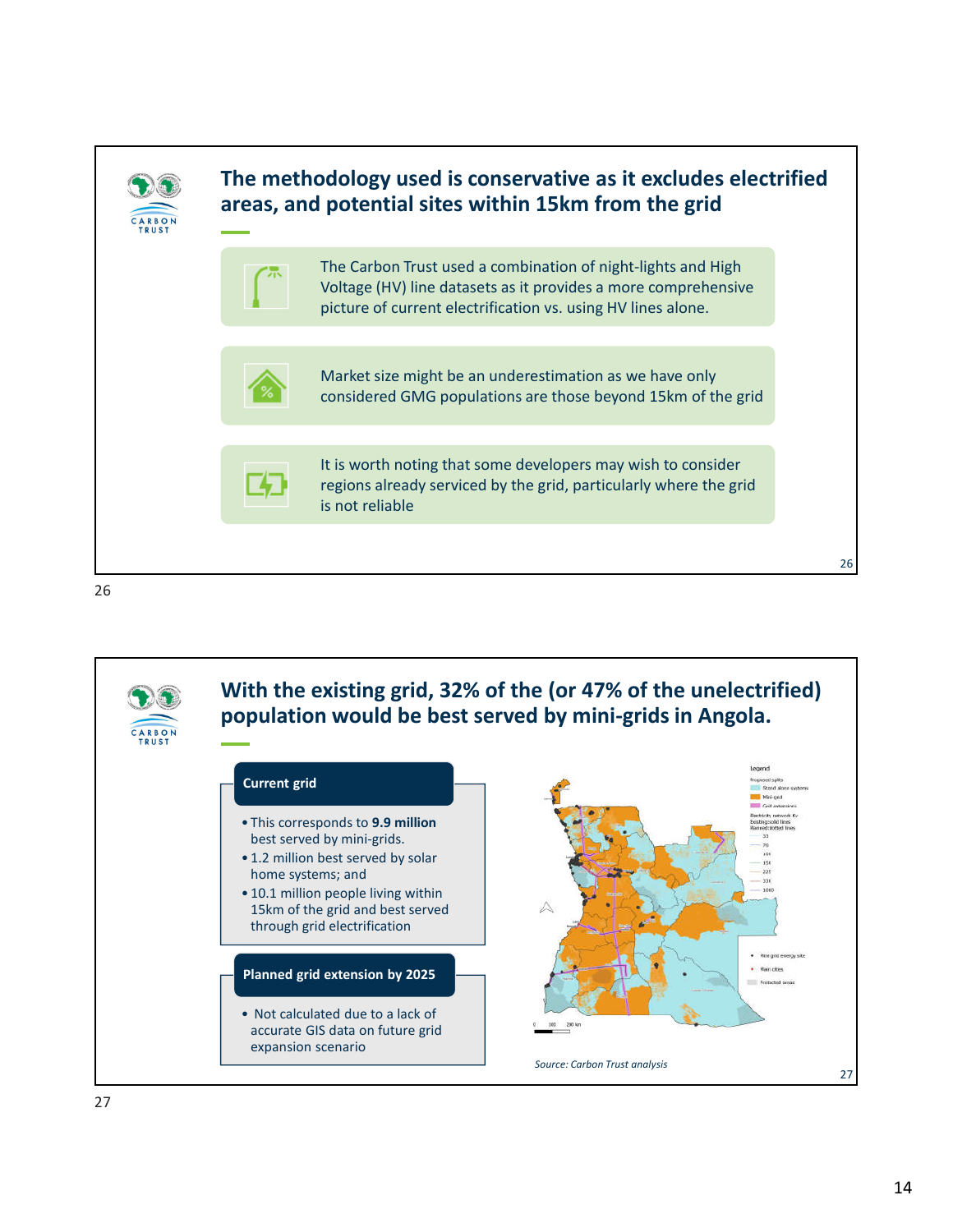

28



The Carbon Trust developed four different electricity expenditure scenarios. However, only one was used for Angola based

# **The market size is then calculated by applying a likely electricity expenditure (either per capita or by household)**

| <b>Methodologies</b> | <b>Details</b>                                                                                                                                                                                                                                      |  |  |
|----------------------|-----------------------------------------------------------------------------------------------------------------------------------------------------------------------------------------------------------------------------------------------------|--|--|
| Methodology 1        | Existing rural household expenditure on electricity based on the World<br><b>Bank Global Consumption Database</b>                                                                                                                                   |  |  |
| <b>Methodology 2</b> | Existing rural household expenditure on electricity based on other<br>literature and sources                                                                                                                                                        |  |  |
| Methodology 3        | Potential rural household expenditure on electricity, estimated based<br>on a bottom-up calculation of what would be required to deliver<br>SE4ALL Tier 2/3 energy access nationwide, and an average allowable<br>tariff currently used in-country. |  |  |
| Methodology 4        | Potential rural household expenditure on electricity, estimated based<br>on a bottom-up calculation of what would be required to deliver<br>SE4ALL Tier 2/3 energy access nationwide, and a flat tariff of \$0.4/kWh                                |  |  |

29

on

data

availability of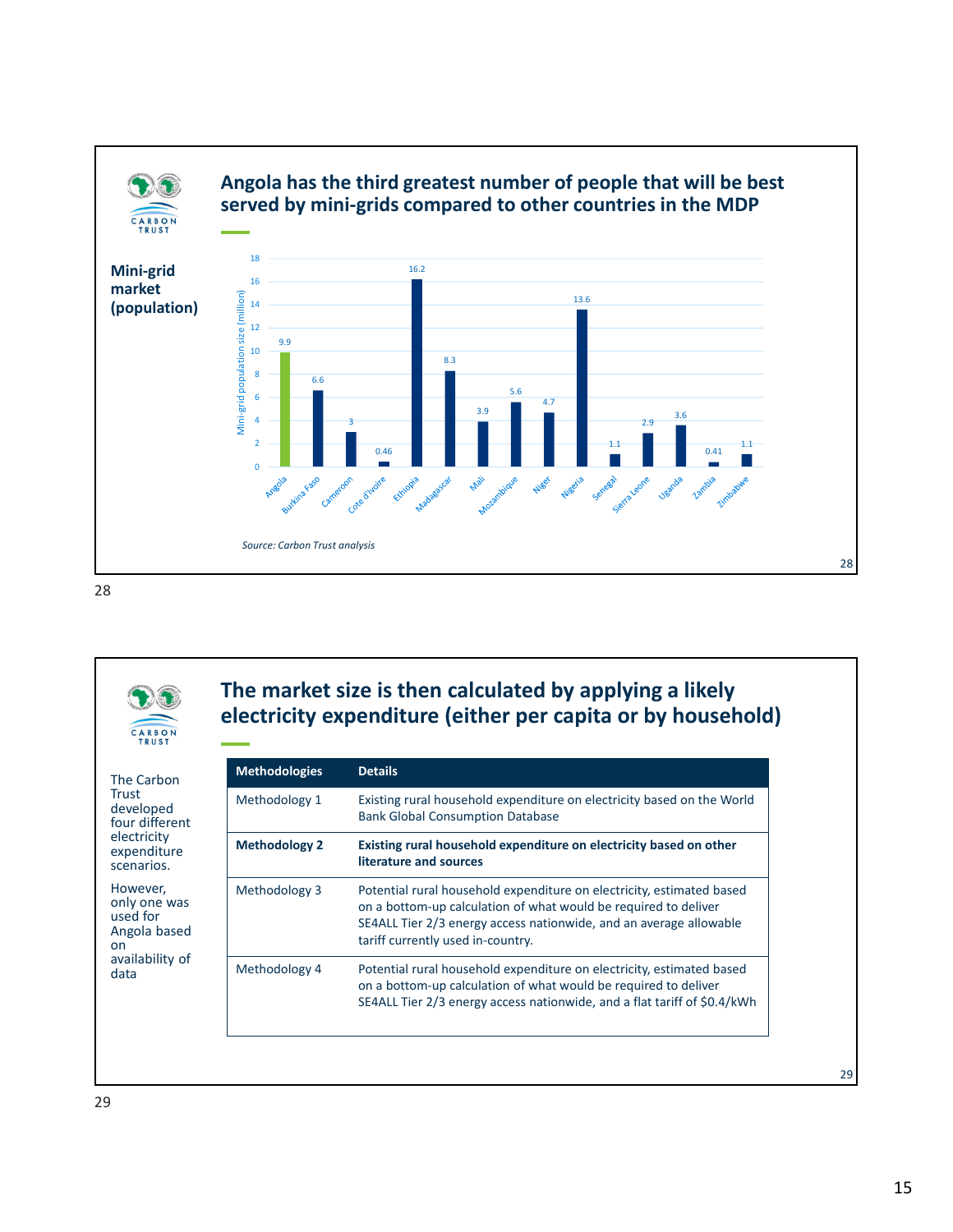





## **Huila, Cuanza Sul and Uige are the provinces with the largest mini-grid market potential**

|                       |                       | <b>Current grid network</b> |                        |              |  |
|-----------------------|-----------------------|-----------------------------|------------------------|--------------|--|
| <b>Population</b>     | Province              |                             | Population (thousands) |              |  |
| best served           |                       | <15km of grid               | Mini-Grid              | <b>SHS</b>   |  |
|                       | Bengo                 | 78                          | 264                    | $\Omega$     |  |
| by<br>electrification | Benguela              | 1,301                       | 841                    | $\mathbf 0$  |  |
|                       | Bié                   | 326                         | 676                    | $\mathbf 0$  |  |
| technology            | <b>Cabinda</b>        | 69                          | 383                    | $\mathbf 0$  |  |
| per province          | <b>Cuando Cubango</b> | ٠                           | 148                    | 257          |  |
|                       | <b>Cuanza Norte</b>   | 96                          | 225                    | 81           |  |
|                       | <b>Cuanza Sul</b>     | 345                         | 1053                   | $\mathbf{0}$ |  |
|                       | <b>Cunene</b>         | ٠                           | 545                    | 120          |  |
|                       | <b>Huambo</b>         | 658                         | 993                    | $\Omega$     |  |
|                       | <b>Huila</b>          | 529                         | 1565                   | $\mathbf{0}$ |  |
|                       | Luanda                | 6,240                       | 225                    | $\mathbf 0$  |  |
|                       | Lunda Norte           | 30                          | 479                    | 182          |  |
|                       | Lunda Sul             | ۰                           | 199                    | 225          |  |
|                       | Malanje               | 232                         | 455                    | $\Omega$     |  |
|                       | <b>Moxico</b>         | ×.                          | 427                    | 154          |  |
|                       | Namibe                | 196                         | 71                     | $\mathbf 0$  |  |
|                       | <b>Uige</b>           | ٠                           | 1061                   | 75           |  |
| Source: Carbon Trust  | Zaire                 | $\overline{\phantom{a}}$    | 330                    | 76           |  |
| analysis              | <b>Total</b>          | 10,100                      | 9,939                  | 1,170        |  |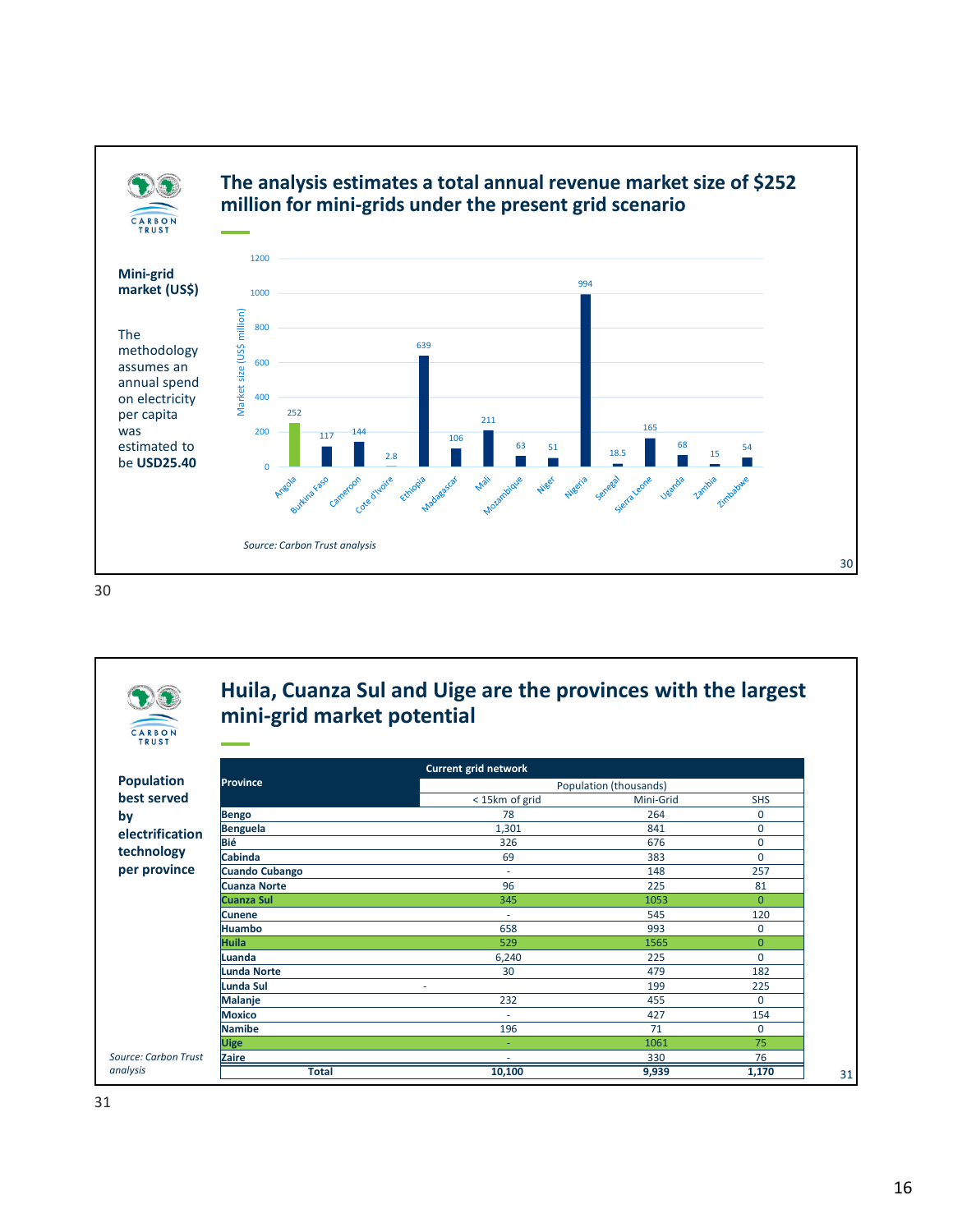

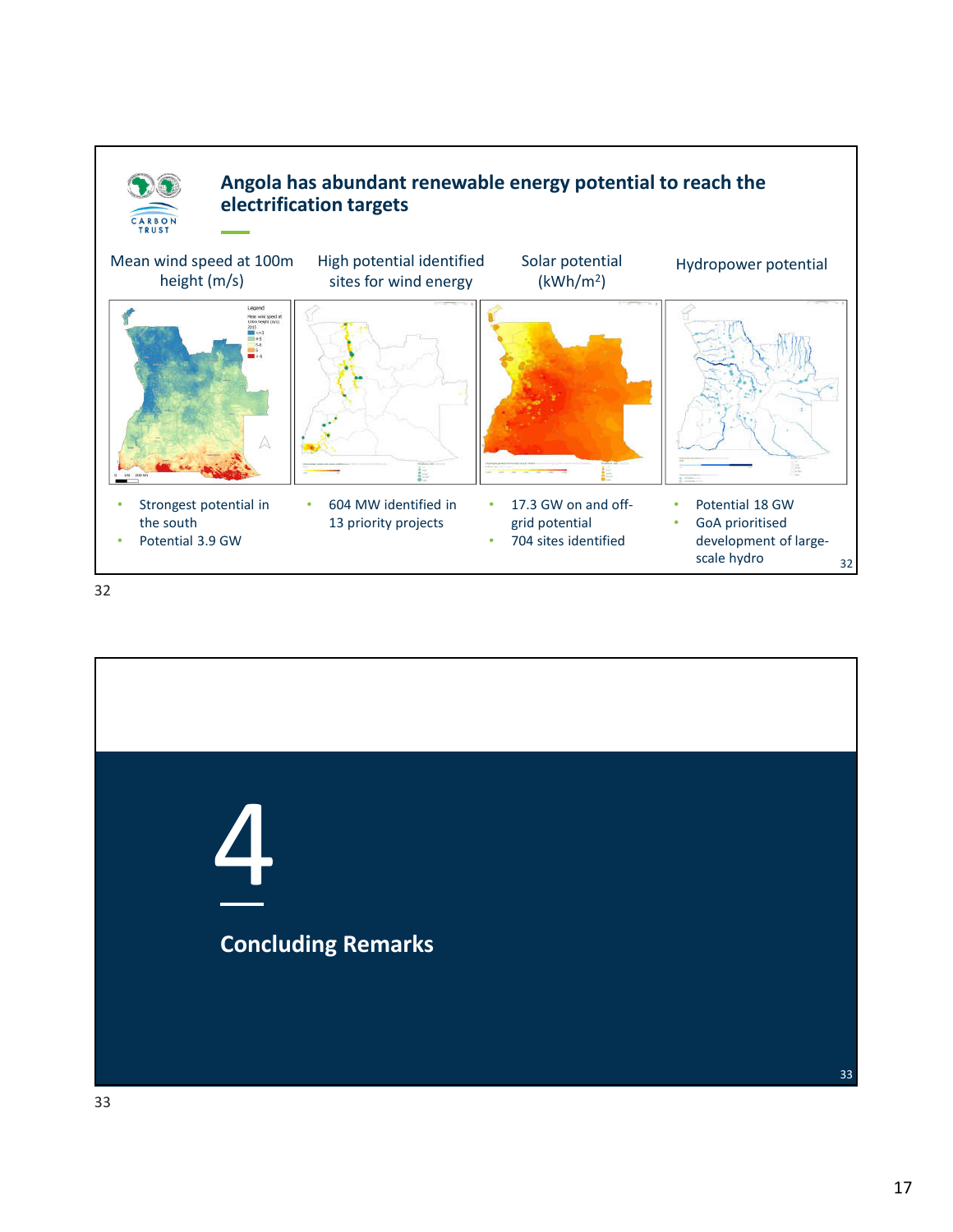